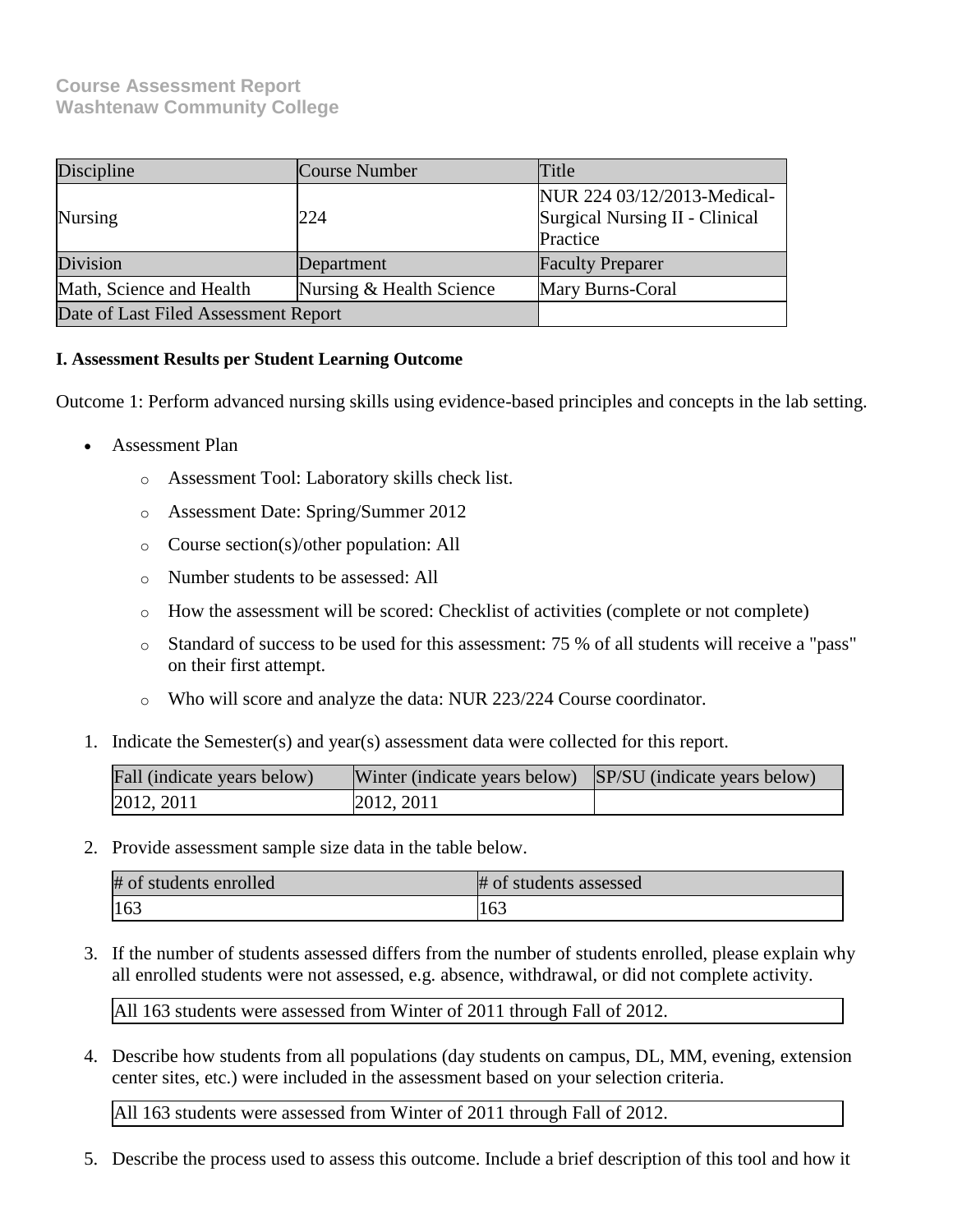was scored.

Rubrics/Objectives were developed for all the NUR 224 skills. Rubrics have a pass/remediate with 2nd attempt for all skills which include NG Insertion, lavage, and removal, program an Alaris IV pump with a primary/secondary line using math calculations given to the student, IV insertion, and complex wound care including ostomy care. Students must perform all of the key steps of the rubric in order to pass on the first attempt. (Rubrics for each of the skills will be included at the end of the course assessment along with an Excel spreadsheet showing those students who passed skills on their first attempt and those who failed their first attempt and required remediation and retesting.)

If students fail to pass on the first attempt, they must remediate in the Skills lab and then be retested within a week.

Clinical faculty view each student performing the skills in the Skills lab on campus and score the rubric and decide if the key steps on the rubric have been attained and then decide whether they pass or require remediation and then retest them.

Course Coordinator keeps all the Skills Checkoff sheets for all students who have passed on their first attempt. All students who failed their first attempt and then request each student remediate in the Skills lab outside of scheduled lab time and then either the Course Coordinator or the Simulation Lab coordinator retests the student and the student gives a copy of their passed skill checkoff sheet to Course Coordinator.

6. Briefly describe assessment results based on data collected for this outcome and tool during the course assessment. Discuss the extent to which students achieved this learning outcome and indicate whether the standard of success was met for this outcome and tool.

Met Standard of Success: Yes

Winter of 2011 results indicate 38 students out of 39 students successfully completed all of the laboratory skills on their first attempt. This is a 97% pass rate which meets the benchmark of 75%.

Fall of 2011 results indicate 32 students out of 37 students succesfully completed all of the laboratory skills on their first attempt. This is a 86% pass rate which meets the benchmark of 75%.

Winter of 2012 results indicate 43 students out of 43 students successfully completed all of the laboratory skills on their first attempt. This is a 100% pass rate which meets the benchmark of 75%.

Fall of 2012 results indicate 41 out of 44 students successfully completed all of the laboratory skills on their first attempt. This is a 93% pass rate.

7. Based on your interpretation of the assessment results, describe the areas of strength in student achievement of this learning outcome.

The 163 students assessed from Winter of 2011 through Fall of 2012 were able to meet the benchmark of 75 % one hundred percent of the time for each cohort. This success rate is attributed to a lab requirement of twelve hours of lab practice with clinical faculty present along with required videos in which they watch the skills, detailed textbook instructions, and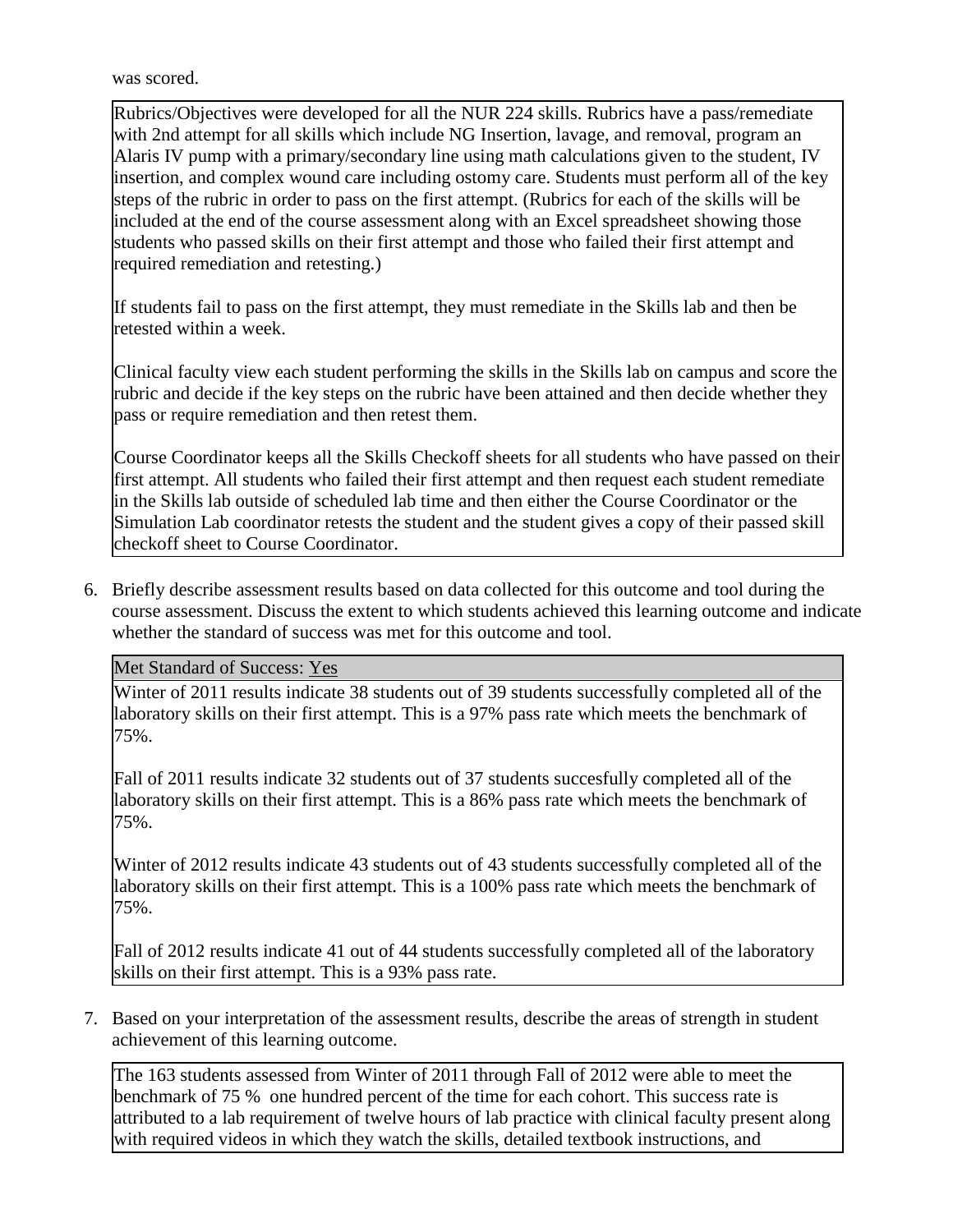worksheets to complete along with very specific rubrics.

Early evaluation in the Skills lab right after practicing promotes increased success since students do not forget the skills when they are tested immediately. Only having three to five clinical faculty for evaluation and detailed rubrics for the immediate evaluation period provides continuity and increased chance for success.

8. Based on your analysis of student performance, discuss the areas in which student achievement of this learning outcome could be improved. If student met standard of success, you may wish to identify your plans for continuous improvement.

All 163 students met the standard of success of 75%. Early evaluation in the first week of the Skills lab improves their chances for success.

Plans for continuous improvement is a recognition of increased need for students to improve their critical thinking/clinical judgement in the clinical arena. This requires a yearly evaluation of the format/skills for the lab to ensure that students are continually encouraged to critically think and improve their clinical judgment.

The complex wound care and ostomy skills requirement is being re-evaluated in Winter of 2013 since the students have many opportunities in Fundamentals, Med/Surg I, and OB to perform procedures requiring sterile gloving and sterile procedures.

Facilitating this course for the last three years has given recognition to the fact that students in Med/Surg II lack physical assessment skills. Trialing will begin in Fall of 2013 to teach in Skills lab, physical assessment skills and require students to test out on each other performing a modified head to toe physical assessment.

Videotaping of skills is considered the norm in many Bachelors of Science in Nursing programs so a trial of videotaping the IV insertion of all NUR 224 students started in Winter of 2013. This trialing of videotaping will be assessed by the Course Coordinator in Spring/Summer of 2013 to see if the practice will continue.

Outcome 2: Provide safe nursing care of two (2) moderately complex patients in the acute care setting, focusing on time management and prioritization of patient care, using the nursing process in each of the core competencies.

- Assessment Plan
	- o Assessment Tool: Final clinical evaluations.
	- o Assessment Date: Spring/Summer 2012
	- o Course section(s)/other population: All Sections
	- o Number students to be assessed: All students
	- o How the assessment will be scored: Review of final clinical evaluations for number of students passing (P) and number of students not passing (NP).
	- o Standard of success to be used for this assessment: 90% of students will achieve a "Pass" (P)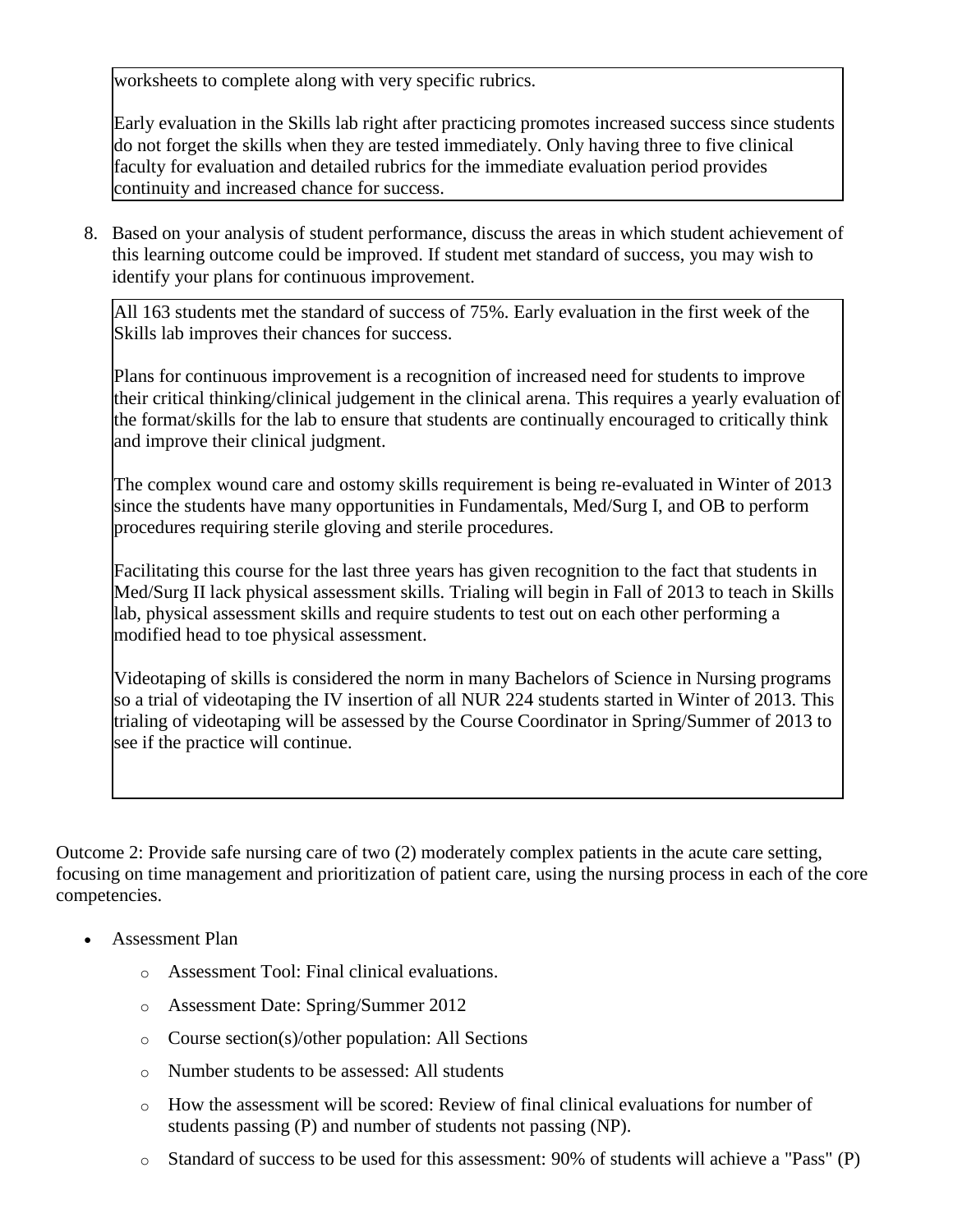in clinical based on final clinical evaluations.

- o Who will score and analyze the data: NUR 223/224 Course Coordinator
- 1. Indicate the Semester(s) and year(s) assessment data were collected for this report.

| Fall (indicate years below) |            | Winter (indicate years below) SP/SU (indicate years below) |  |  |  |
|-----------------------------|------------|------------------------------------------------------------|--|--|--|
|                             | 2012, 2011 | 2012, 2011                                                 |  |  |  |

2. Provide assessment sample size data in the table below.

| # of students enrolled | # of students assessed |
|------------------------|------------------------|
| 163                    | 101                    |

3. If the number of students assessed differs from the number of students enrolled, please explain why all enrolled students were not assessed, e.g. absence, withdrawal, or did not complete activity.

All 163 Students were assessed.

4. Describe how students from all populations (day students on campus, DL, MM, evening, extension center sites, etc.) were included in the assessment based on your selection criteria.

All 163 Students were assessed using their Final Clinical Evaluations.

5. Describe the process used to assess this outcome. Include a brief description of this tool and how it was scored.

Final Clinical Evaluations are performed at the end of each 7 1/2 week session by the clinical faculty members. This means the clinical faculty must assess the student weekly using clinical anecdotal notes where the students must have a passing score of a two on every objective 60% of the time for the 7 1/2 weeks in order to give a passing score for each of the clinical objectives. (See copy of anecdotal note, Final Clinical Evaluation, and Excel sheet tracking pass/fail of each student attached to this course assessment.)

The student who did not score a two on 60% of their anecdotals on each of the eight clinical objectives would be considered a no pass or failure for the course.

6. Briefly describe assessment results based on data collected for this outcome and tool during the course assessment. Discuss the extent to which students achieved this learning outcome and indicate whether the standard of success was met for this outcome and tool.

Met Standard of Success: Yes

Final Clinical Evaluations were assessed for all the following cohorts.

Winter 2011: 39 out of 39 students received a Pass on their Final Clinical Evaluations. This is a 100% pass rate and meets the benchmark of 90%

Fall of 2011: 37 out of 37 students received a Pass on their Final Clinical Evaluations. This is a 100% pass rate and meets the benchmark of 90%.

Winter of 2012: 43 out of 43 students received a Pass on their Final Clinical Evaluations. This is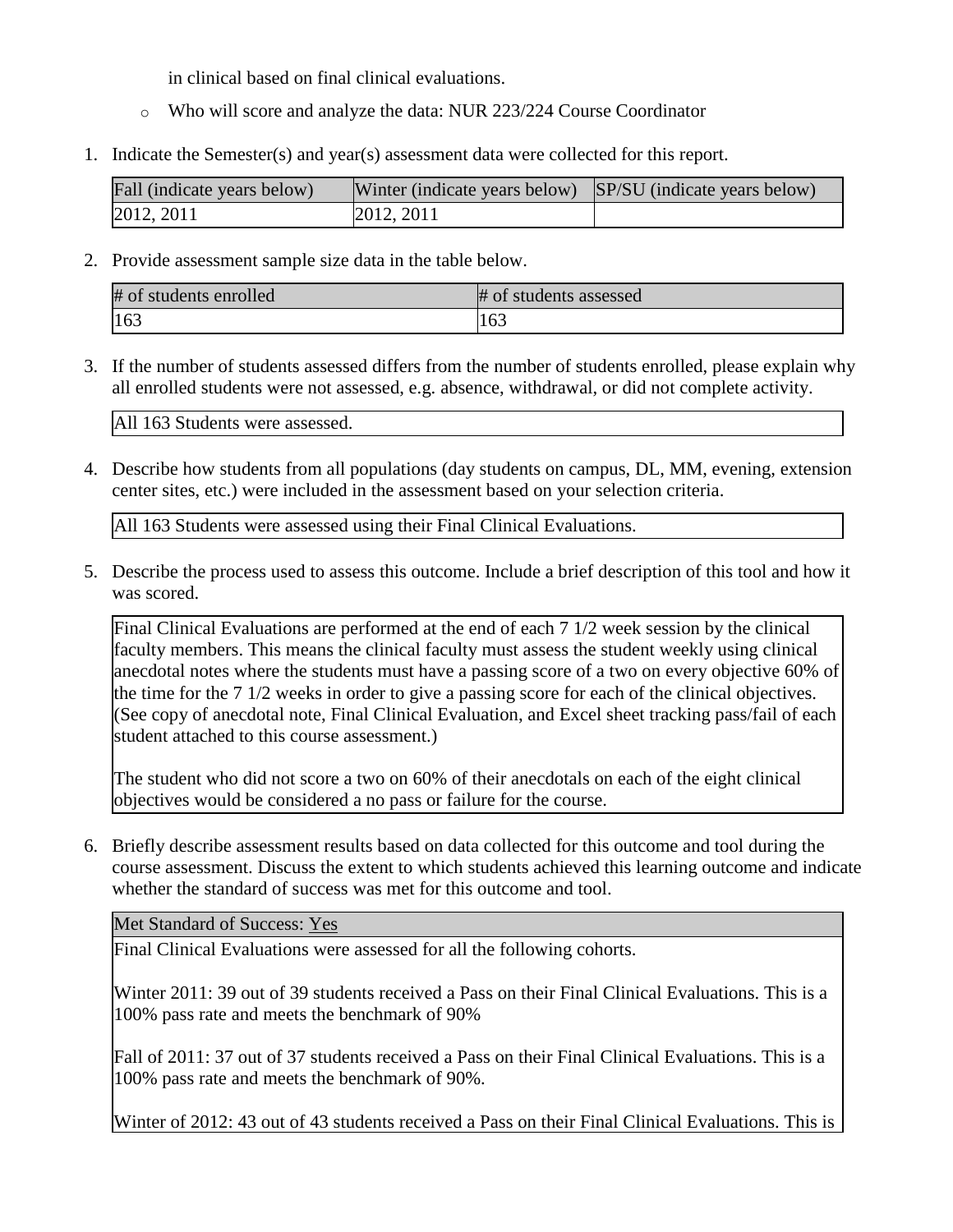a 100% pass rate and meets the benchmark of 90%.

Fall of 2012: 43 out of 44 students received a Pass on their Final Clinical Evaluations. This is a 97% pass rate and meets the benchmark of 90%.

7. Based on your interpretation of the assessment results, describe the areas of strength in student achievement of this learning outcome.

All 163 students were assessed between Winter of 2011 and Fall of 2012. Final Clinical evaluations (see copy of Final Clinical evaluations) and clinical anecdotals (see copy of clinical anecdotal record) were examined to see if students met the benchmark of receiving a 2 for each of the 8 NLN core competencies 60% of the time demonstrating improvement in clinical throughout. Only Fall Semester of 2012 was the benchmark of one hundred percent not met for achievement of the core competencies. Fall of 2012 had a success rate of 98%.

8. Based on your analysis of student performance, discuss the areas in which student achievement of this learning outcome could be improved. If student met standard of success, you may wish to identify your plans for continuous improvement.

Even though the benchmarks were met for clinical performance of safely caring for two moderately complex patients, there was not an effective remediation system in place for students who struggle in clinical. As of January 2013, the Simulation/lab coordinator has developed a remediation process in the Simulation lab for any students mid-term who are identified has being "weak" clinically or not receiving a 2 on all of the eight NLN core competencies midterm. The clinical anecdotal note is used as the means to assess student improvement in Simulation lab along with an electronic medical record and standardized patients. Students who are failing midterm are required to spend anywhere three to four hours per week caring for these standardized patients in Simulation lab, administering medications, performing skills, documenting, contacting the healthcare practitioner via the phone. One student who failed the course in Fall of 2012 was required in order to be able to repeat the course to practice for six weeks in Simulation lab working on improving their self-confidence and skills. So far two students have successfully completed this remediation process and it has been successful allowing both to continue on in the nursing program. Clinical faculty have been encouraged to use the laboratory referral form for any student they feel are not able to obtain a 2 on the eight NLN core competencies midterm. Continued assessment of this remediation process will take place over the next several semesters to evaluate effectiveness for student success.

Outcome 1: Perform advanced nursing skills using evidence-based principles and concepts in the lab setting.

- Assessment Plan
	- o Assessment Tool: Simulation lab activities check list
	- o Assessment Date: Spring/Summer 2012
	- o Course section(s)/other population: All
	- o Number students to be assessed: All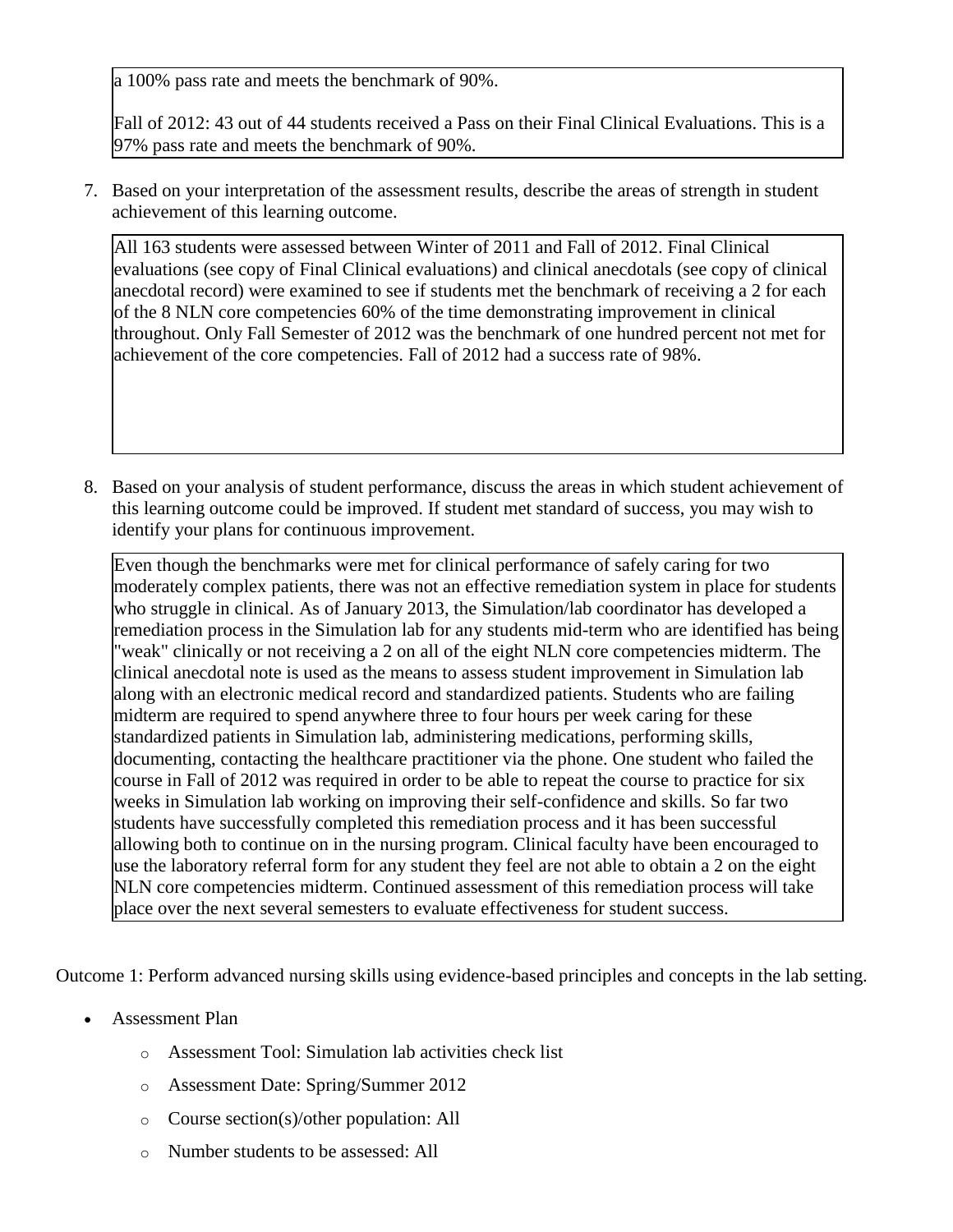- o How the assessment will be scored: Departmentally-developed rubric
- o Standard of success to be used for this assessment: 75% of all students will receive a "pass" each skill on their first attempt.
- o Who will score and analyze the data: NUR 223/224 Course Coordinator
- 1. Indicate the Semester(s) and year(s) assessment data were collected for this report.

| Fall (indicate years below) | Winter (indicate years below) SP/SU (indicate years below) |  |  |
|-----------------------------|------------------------------------------------------------|--|--|
| 2011, 2012                  | 2012, 2011                                                 |  |  |

2. Provide assessment sample size data in the table below.

| # of students enrolled | # of students assessed |
|------------------------|------------------------|
| $ 163\rangle$          | 163                    |

3. If the number of students assessed differs from the number of students enrolled, please explain why all enrolled students were not assessed, e.g. absence, withdrawal, or did not complete activity.

All 163 students were assessed.

4. Describe how students from all populations (day students on campus, DL, MM, evening, extension center sites, etc.) were included in the assessment based on your selection criteria.

All 163 students were assessed.

5. Describe the process used to assess this outcome. Include a brief description of this tool and how it was scored.

All 163 students were required to attend a Simulation lab where they were oriented to the Simulation lab as a part of their on campus Skills lab activity. (See Simulation Lab Orientation checklist attached to this course assessment.)

All incoming Fall NUR 224/256 students are required to complete a Skills Validation prior to entering in the Fall semester and part of this Skills Validation involves a Respiratory Assessment in the Simulation lab. (see Skills Validation forms including Sims Laboratory assessments and Excel spreadsheet of students who completed the Orientation and those who also completed the Fall Skills Validations).

6. Briefly describe assessment results based on data collected for this outcome and tool during the course assessment. Discuss the extent to which students achieved this learning outcome and indicate whether the standard of success was met for this outcome and tool.

Met Standard of Success: Yes

All 163 Students attended and completed the Simulation lab activity as evidenced by their completed checklists.

7. Based on your interpretation of the assessment results, describe the areas of strength in student achievement of this learning outcome.

The 163 students assessed from Winter of 2011 through Fall of 2012 were able to meet the benchmark of 75 % one hundred percent of the time for each cohort. This success rate is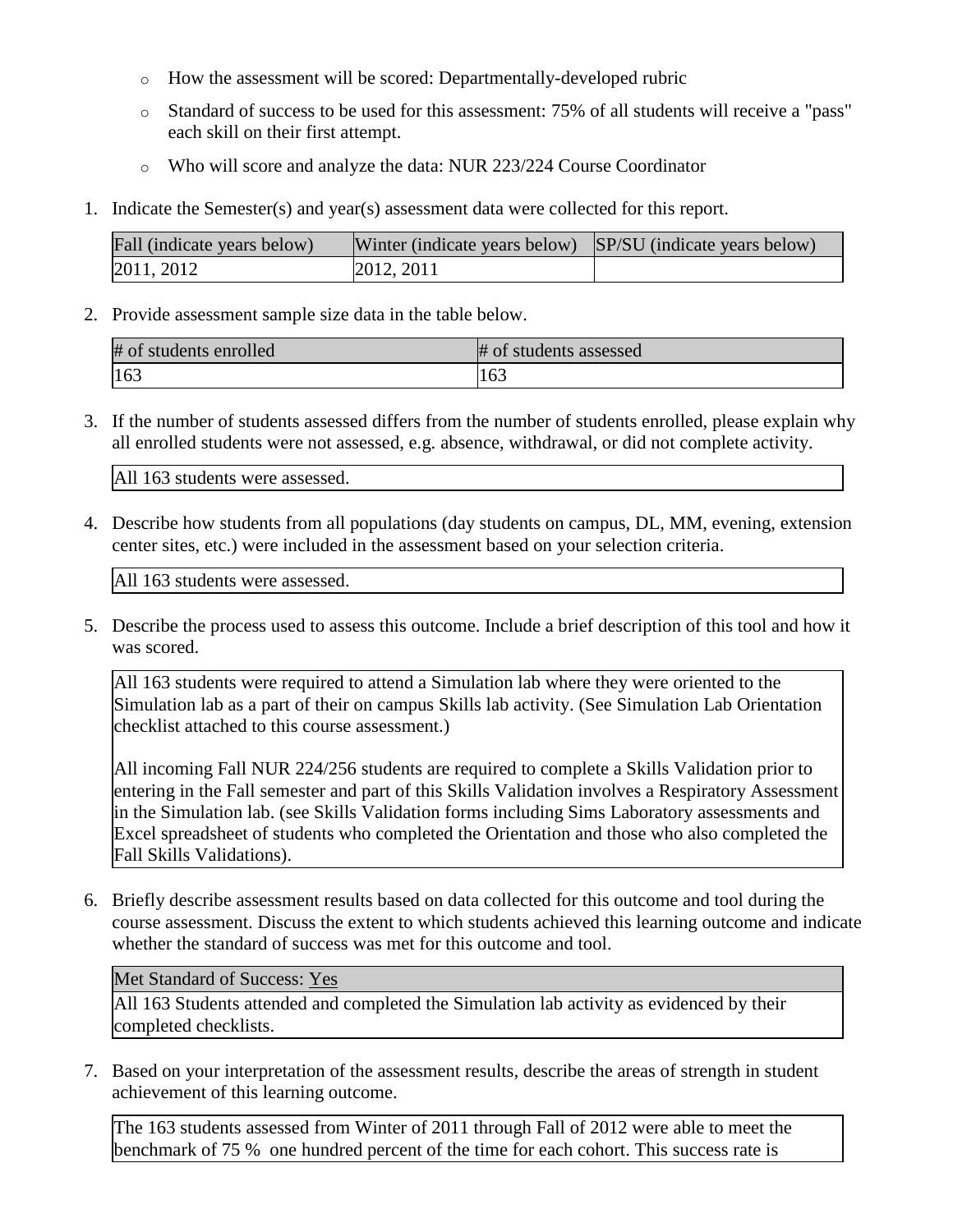attributed to a lab requirement of twelve hours of lab practice with clinical faculty present along with required videos in which they watch the skills, detailed textbook instructions, and worksheets to complete along with very specific rubrics.

Early evaluation in the Skills lab right after practicing promotes increased success since students do not forget the skills when they are tested immediately. Only having three to five clinical faculty for evaluation and detailed rubrics for the immediate evaluation period provides continuity and increased chance for success.

8. Based on your analysis of student performance, discuss the areas in which student achievement of this learning outcome could be improved. If student met standard of success, you may wish to identify your plans for continuous improvement.

All 163 students met the standard of success of 75%. Early evaluation in the first week of the Skills lab improves their chances for success.

Plans for continuous improvement is a recognition of increased need for students to improve their critical thinking/clinical judgement in the clinical arena. This requires a yearly evaluation of the format/skills for the lab to ensure that students are continually encouraged to critically think and improve their clinical judgment.

The complex wound care and ostomy skills requirement is being re-evaluated in Winter of 2013 since the students have many opportunities in Fundamentals, Med/Surg I, and OB to perform procedures requiring sterile gloving and sterile procedures.

Facilitating this course for the last three years has given recognition to the fact that students in Med/Surg II lack physical assessment skills. Trialing will begin in Fall of 2013 to teach in Skills lab, physical assessment skills and require students to test out on each other performing a modified head to toe physical assessment.

Videotaping of skills is considered the norm in many Bachelors of Science in Nursing programs so a trial of videotaping the IV insertion of all NUR 224 students started in Winter of 2013. This trialing of videotaping will be assessed by the Course Coordinator in Spring/Summer of 2013 to see if the practice will continue.

# **II. Course Summary and Action Plans Based on Assessment Results**

1. Describe your overall impression of how this course is meeting the needs of students. Did the assessment process bring to light anything about student achievement of learning outcomes that surprised you?

This second medical/surgical nursing course is meeting the needs of the students by providing them with the opportunity to learn more about the role of the RN in caring for more than one patient, to work with an interdisciplinary team, and to learn the critical thinking/clinical judgment skills required in the role of the RN.

Many students struggle in the first two weeks of clinical since they have not been previously exposed to the role of managing two patient assessments, documentation, medication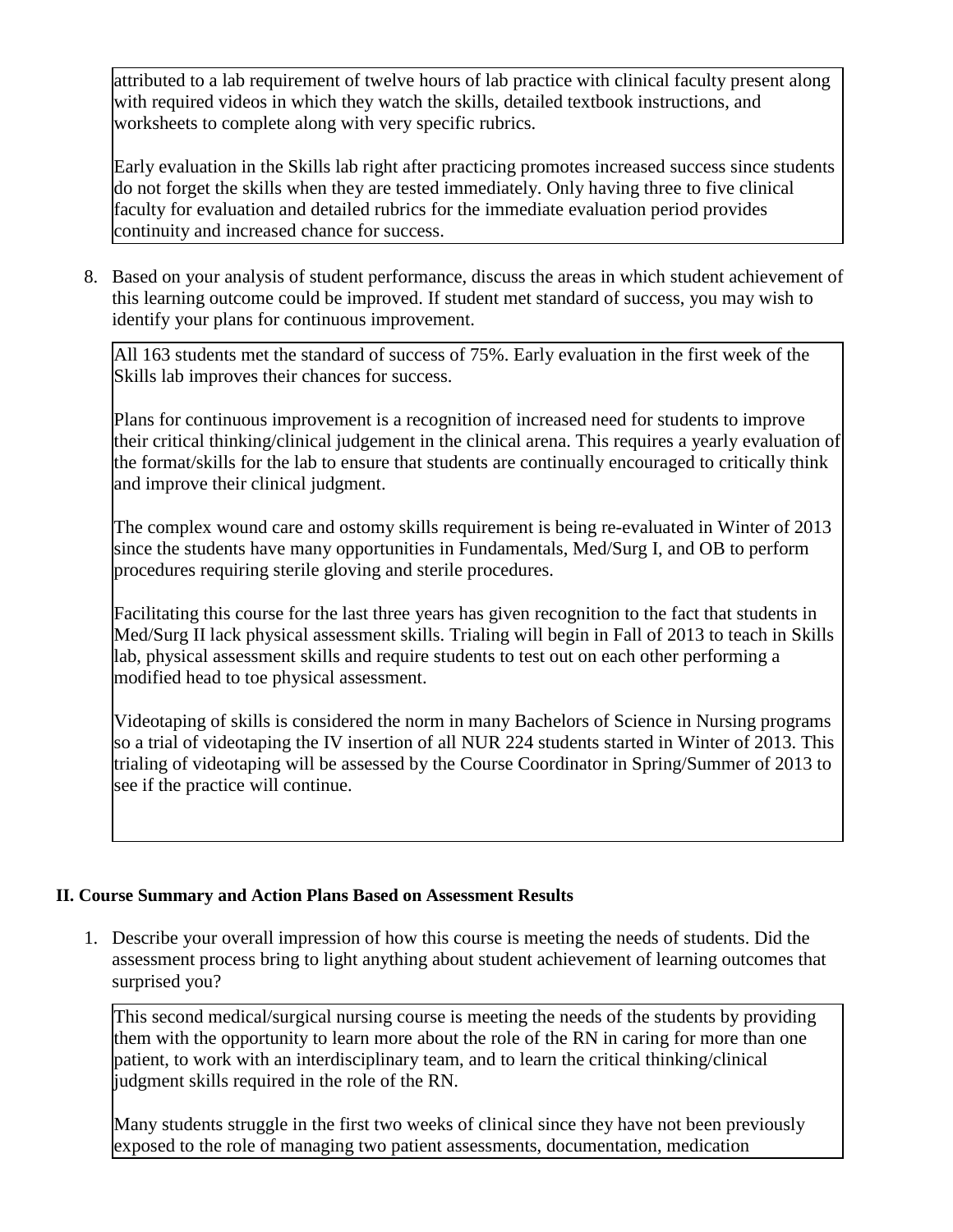administration (all routes) that includes a deep understanding of classification/actions/adverse effects/monitoring of labs, IV management, implementation of new orders, and nursing skills (including complex wound care, NG tube management, trach care, etc...) for two patients.

In the last several years, there has been an acknowledgment that the new RN graduate nurse must possess increased critical thinking/clinical judgment skills. Our clinical sites are also requesting increased knowledge/skills. Recognizing this increased degree of clinical knowledge required by the clinical facilities, keys or clinical prompts were added to the clinical anecdotal record under each of the 8 NLN core competencies in the Fall of 2012 to assist the students to more clearly identify what clinical faculty are expecting of each student in the clinical facilities. Clinical faculty have been educated by the Course Coordinator of the need to develop the NUR 224 student's critical thinking/clinical judgment at each of the clinical sites.

Another way to encourage students to increase their critical thinking/clinical judgment skills is by Reflective Journaling (see guidelines in attached files). In Fall of 2012 students began Reflective Journaling weekly on Blackboard based on their clinical experiences. Since one of the objectives is including evidence-based information, students are encouraged to use evidencebased information to validate sections of their reflective journal.

Students were also assigned to Skills triads (see roles attached in files) in Fall of 2012 so in lab practice they take turns observing, practicing, and being the patient. Another change in Fall of 2012 is a recognition that some students coming into NUR 224 might have some specific weak areas related to skills. Each student is required to take a Nursing Skill Self-Confidence survey at the beginning of the course to help the Course Coordinator and clinical faculty to recognize areas where the students might be weak clinically and need more guidance. This survey is focused on skills the student will need in NUR 224 and should have been exposed to earlier in the program. (see attachment in files).

Another recognition of the increased need for safe communication was to start requiring students use the SBAR format in Simulation and in clinical as a safe/effective way to communicate with the interdisciplinary team. (see attached form in Files).

Concept Mapping was added in Winter of 2012 to encourage linking of nursing problems and identification of pertinent subjective/objective data and individualized evidence-based nursing interventions. (see concept mapping form in files.)

Students are also encouraged to be able to become knowledgeable and discuss with their Clinical Faculty starting in Winter of 2012 the National Patient Safety Goals for 2012. This practice continues in Winter of 2013 with the 2013 National Patient Safety Goals (see attached files).

2. Describe when and how this information, including the action plan, was or will be shared with Departmental Faculty.

The NUR 224 course assessment and action plan will be shared either in the April faculty meeting in 2013 or during the Spring/Summer retreat days.

3.

Intended Change(s)

| <b>Intended Change</b> | Description of the<br>change | Rationale | <b>Implementation Date</b> |
|------------------------|------------------------------|-----------|----------------------------|
|------------------------|------------------------------|-----------|----------------------------|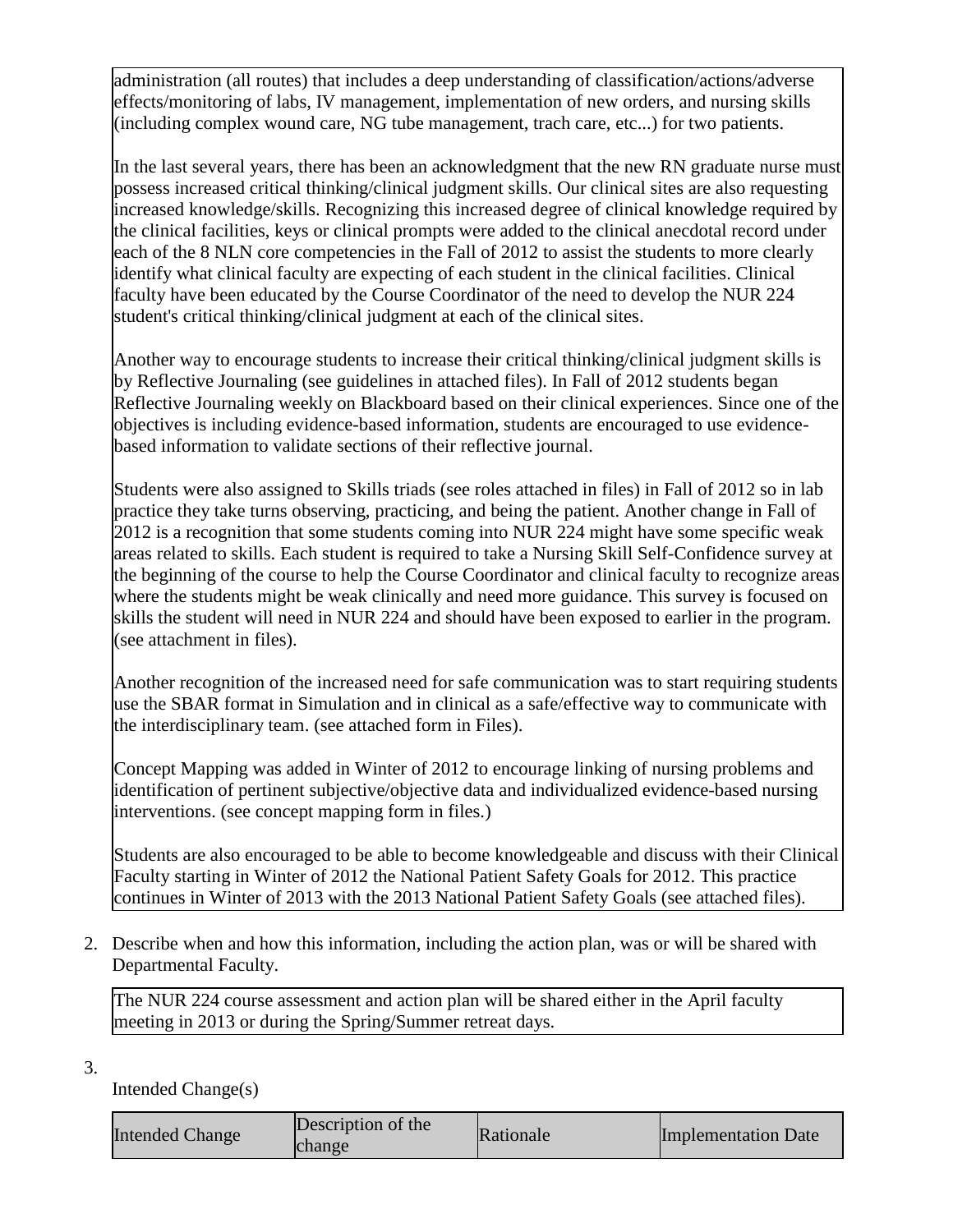4. Is there anything that you would like to mention that was not already captured?

No other information is necessary at this time.

## **III. Attached Files**

[Nursing Self-Confidence Survey](documents/Survey_ExportFile_W_NUR-223-A1-MB-F12_Nursing%20Skill%20Self-Confidence%20Survey(1).zip) [NUR 224 Clinical Anecdotal](documents/NUR%20224-Anecdotals-F12.doc) [Final Clinical Evaluation](documents/FINAL%20Clinical%20Evaluation%20form%20F12.docx) [Reflective Journaling Guideline](documents/Guidelines%20for%20Reflective%20Journaling.docx) [Skills Lab Objectives/Worksheets](documents/WCC%20Nursing%20Skills%20Checkout%20Sheets-F12.doc) [2012 National Patient Safety Goals](documents/2012_National%20Patient%20Safety%20Goals.pdf) [Concept Map Guidelines](documents/Guide%20for%20Concept%20Mapping%20in%20NUR%20224(2).docx) [Concept Map Template](documents/Template%20for%20Concept%20Map-Front%20Back(2)(3).docx) [Excel NUR 224 Lab/Clinical Outcomes](documents/NUR%20224%20201101-201209-Lab-Clinical%20Outcomes1.xlsx) [Simulation Orientation Checklist](documents/Orientation%20Checklist-SIM%20Lab.docx) [SBAR Student Worksheet](documents/SBAR%20Worksheet.pdf) [SBAR Guidelines](documents/SBAR%20Guidelines%20for%20Communication%20with%20Healthcare%20Providers.pdf)

| <b>Faculty/Preparer:</b> Mary Burns-Coral         | <b>Date:</b> $4/7/13$  |
|---------------------------------------------------|------------------------|
| <b>Department Chair:</b> Vickie Salter            | <b>Date:</b> $4/8/13$  |
| <b>Dean:</b> Martha Showalter                     | <b>Date:</b> $4/15/13$ |
| <b>Assessment Committee Chair: Rosemary Rader</b> | <b>Date:</b> $5/8/13$  |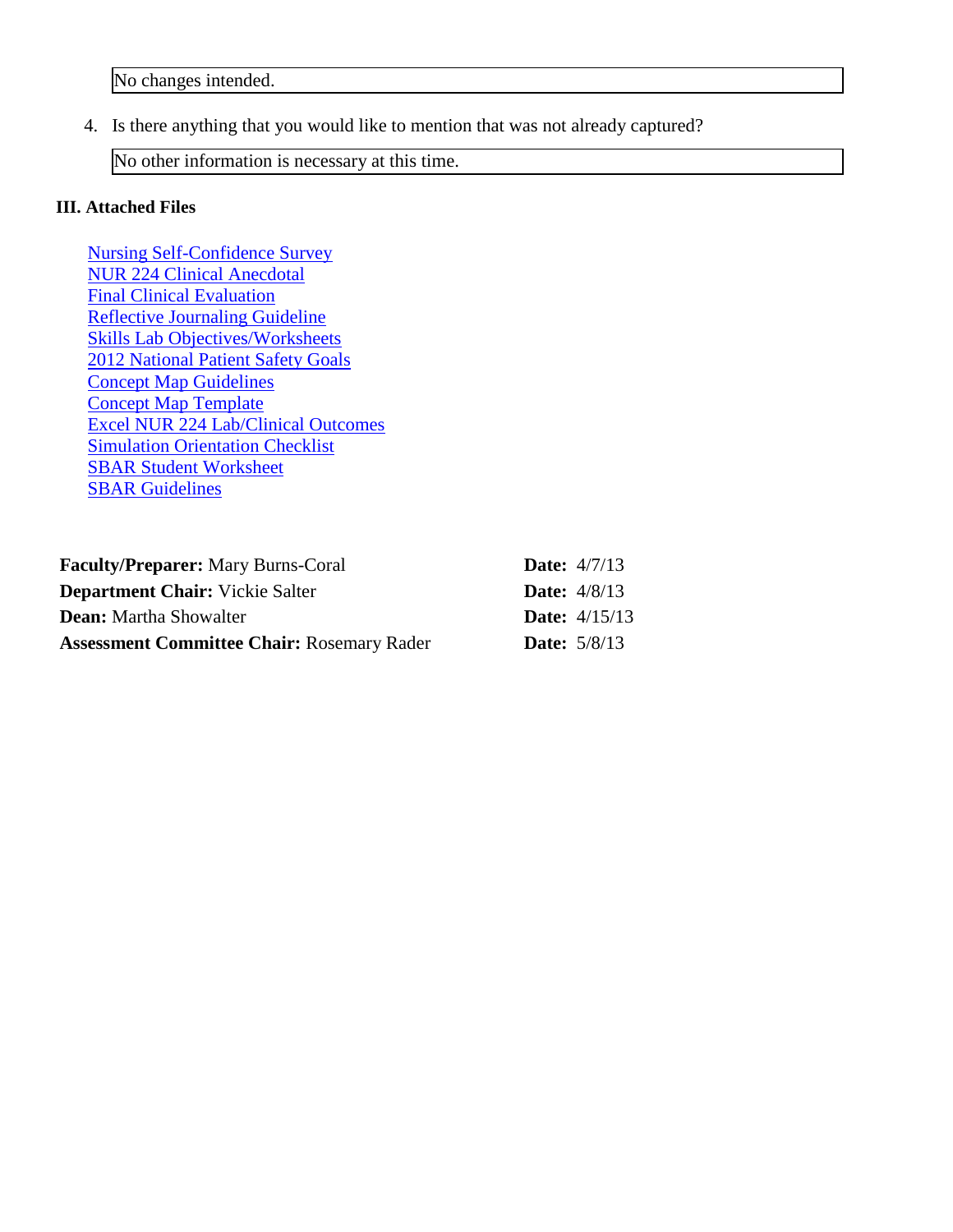### **WASHTENAW COMMUNITY COLLEGE**

#### **COURSE ASSESSMENT REPORT**

#### I. Background Information

- 1. Course assessed:
	- Course Discipline Code and Number: NUR 224 Course Title: Acute Care Nursing II - Clinical Practice Division/Department Codes: HAT / NHSD
- 2. Semester assessment was conducted (check one):
	- $\Box$  Fall 20
	- $\boxtimes$  Winter 2010
	- $\Box$  Spring/Summer 20
- 3. Assessment tool(s) used: check all that apply.
	- $\Box$  Portfolio Standardized test Other external certification/licensure exam (specify):  $\prod$  Survey  $\Box$  Prompt  $\Box$  Departmental exam Capstone experience (specify):
	- $\overline{\boxtimes}$  Other (specify): NUR224 quizzes, skill checkout sheets, anecdotal records
- 4. Have these tools been used before?
	- $\Box$  Yes  $\boxtimes$  No

If yes, have the tools been altered since its last administration? If so, briefly describe changes made.

**NA** 

5. Indicate the number of students assessed/total number of students enrolled in the course.

#### 100% of students enrolled in course  $= 256$

6. Describe how students were selected for the assessment.

## All nursing students enrolled in all sections for six (6) semesters: F07, W08, F08, W09, F09, W10

#### **II. Results**

1. Briefly describe the changes that were implemented in the course as a result of the previous assessment.

**NA** 

- 2. List each outcome that was assessed for this report exactly as it is stated on the course master syllabus.
	- a. Identify principles and concepts underlying advanced nursing procedures and skills, incorporating knowledge from previous nursing courses.
	- b. Perform advanced nursing skills in the lab setting.
	- c. Provide safe nursing care of two (2) moderately complex patients in the acute care setting, focusing on time management and prioritization of patient care, using the nursing process and the core competencies.
- 2. Briefly describe assessment results based on data collected during the course assessment, demonstrating the extent to which students are achieving each of the learning outcomes listed above. Please attach a summary of the data collected.
	- a. 75% of all students achieved a score at or above 78 percent for the NUR 224 test on their first attempt.
	- b. 86% of all students passed each skill check-out on the first attempt.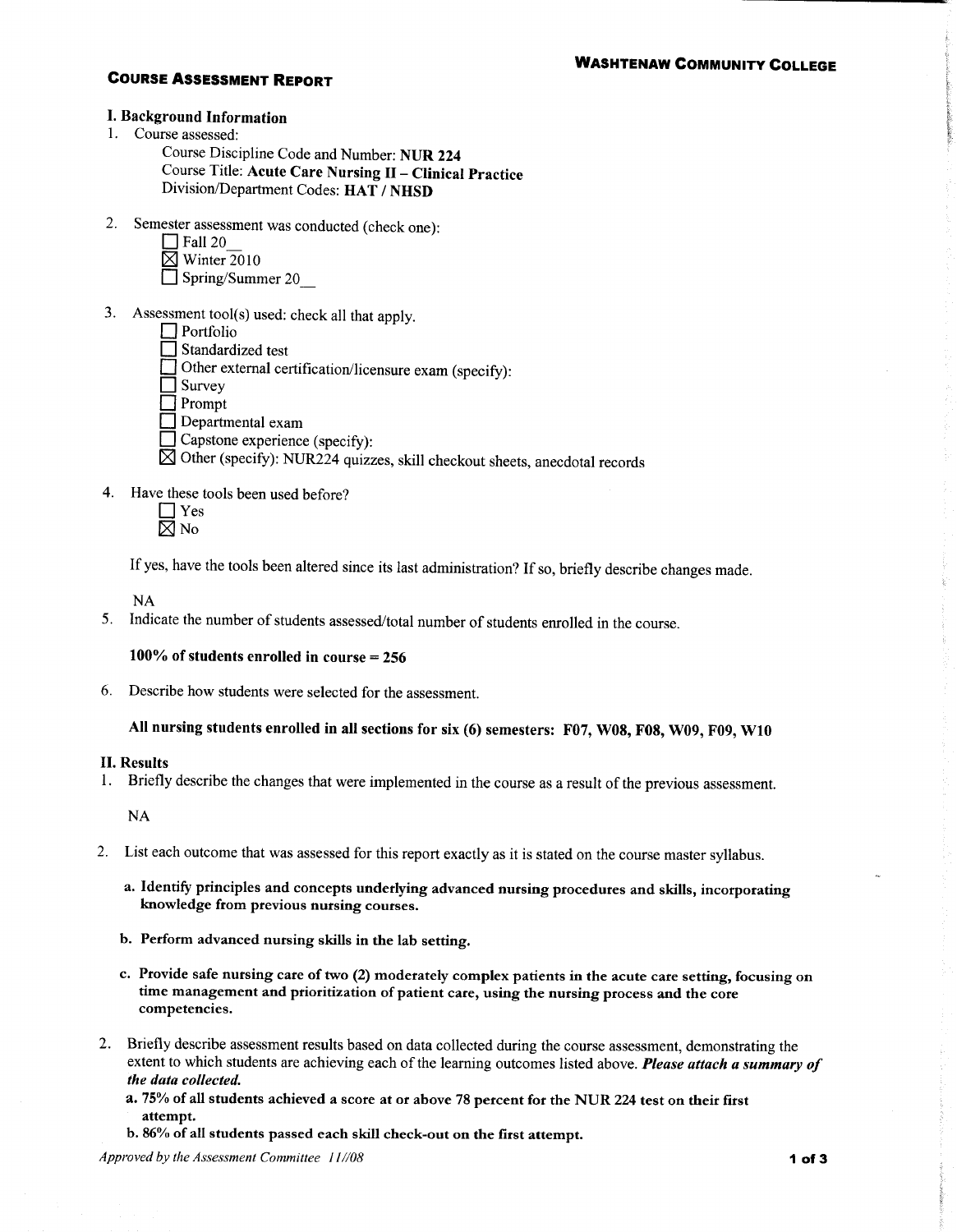## **COURSE ASSESSMENT REPORT**

- c. 95% of students achieve a grade of 'Pass' in clinical based on final clinical evaluations.
- 3. For each outcome assessed, indicate the standard of success used, and the percentage of students who achieved that level of success. Please attach the rubric/scoring guide used for the assessment.

Below are the benchmarks set for each outcome:

- a. 75% of all students should achieve a score at or above 78 percent for the NUR 224 test on their first attempt.
- b. 75% of all students pass each skill check-out on the first attempt.
- c. 90% of students achieve a grade of 'Pass' in clinical based on final clinical evaluations.
- \*\* All benchmarks were achieved for all three outcomes.
- 4. Describe the areas of strength and weakness in students' achievement of the learning outcomes shown in assessment results.

Strengths: Lab checkouts on first attempt and grade of 'Pass' in clinical exceeds the standard of success.

Weaknesses: First time pass rates for lab skills check outs were only available for W10. Therefore this outcome was based on only one semester's data.

#### III. Changes influenced by assessment results

- 1. If weaknesses were found (see above) or students did not meet expectations, describe the action that will be taken to address these weaknesses.
- 2. Identify intended changes that will be instituted based on results of this assessment activity (check all that apply). Please describe changes and give rationale for change.
	- a. <u>Dutcomes/Assessments</u> on the Master Syllabus Change/rationale:
	- $b.$  Objectives/Evaluation on the Master Syllabus Change/rationale:
	- c.  $\Box$  Course pre-requisites on the Master Syllabus Change/rationale:
	- d.  $\Box$  1<sup>st</sup> Day Handouts Change/rationale:
	- e.  $\Box$  Course assignments Change/rationale:
	- f.  $\Box$  Course materials (check all that apply)



- g.  $\boxtimes$  Instructional methods Change/rationale: Improve tracking sheet for first-time attempts.
- h.  $\Box$  Individual lessons & activities Change/rationale:
- 3. What is the timeline for implementing these actions? Fall 2010